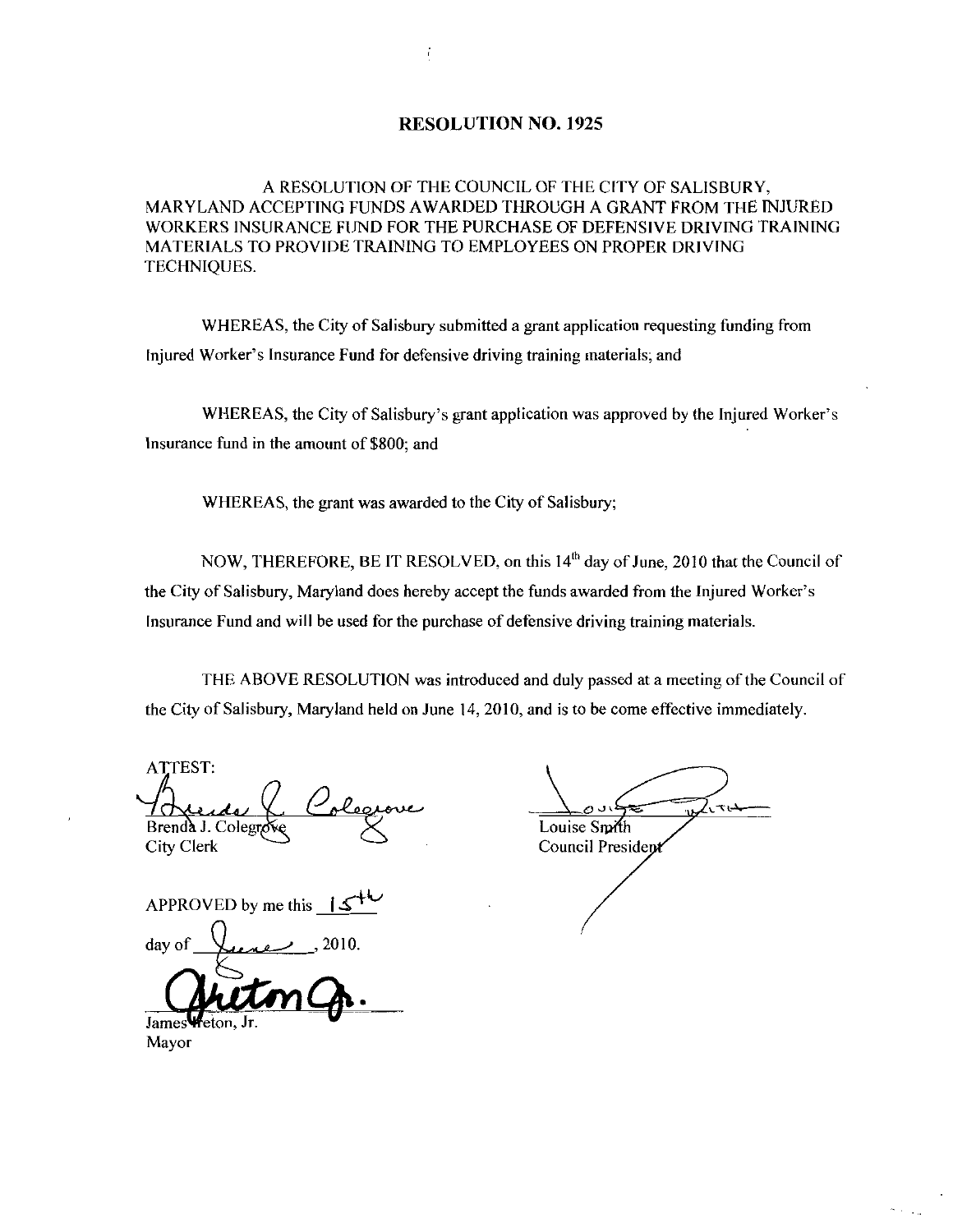### **City of Salisbury**

# Memo

To: John R. Pick, City Administrator

From: Pamela B. Oland, Director of Internal Services  $\bigcirc$ 

**Date:** June 7, 2010

Re: Accepting a Safety Grant from IWIF

**Date:** June 7, 2010<br> **Re:** Accepting a Safety Grant from IWIF<br>
Injured Worker's Insurance Fund (IWIF), the City of Salisbury's worker's compensation<br>
insurance company offers its members the opportunity to apply for safet insurance company offers its members the opportunity to apply for safety grants. These Injured Worker's Insurance Fund (IWIF), the City of Salisbury's worker's compensation<br>insurance company offers its members the opportunity to apply for safety grants. These<br>grants are to be used by employers to assist with grants are to be used by employers to assist with training to reduce worker's compensation claims.

The City of Salisbury applied for a grant in the amount of  $$1,611$  to purchase training materials to be used in Defensive Driving Classes offered to City employees through City certified trainers The sponsor of Defensive Driving Training is the National Safety Council This class is given to all City employees that are required to drive City vehicles within six months of their hire as well as to those employees that need a refresher course due to their driving record with their City vehicle. The City of Salisbury will not need to provide any funding related to this grant. There is no match requirement and the grant covers all costs associated with the purchase of the training materials

IWIF approved this grant application and has awarded the City of Salisbury 800 to purchase these materials. Since the grant is for less than the original requested amount the City will adjust the purchase and order less materials Attached please find a resolution where the City of Salisbury accepts the grant. Also attached is a copy of the grant application and the award letter from IWIF. If you have any questions, please let me know.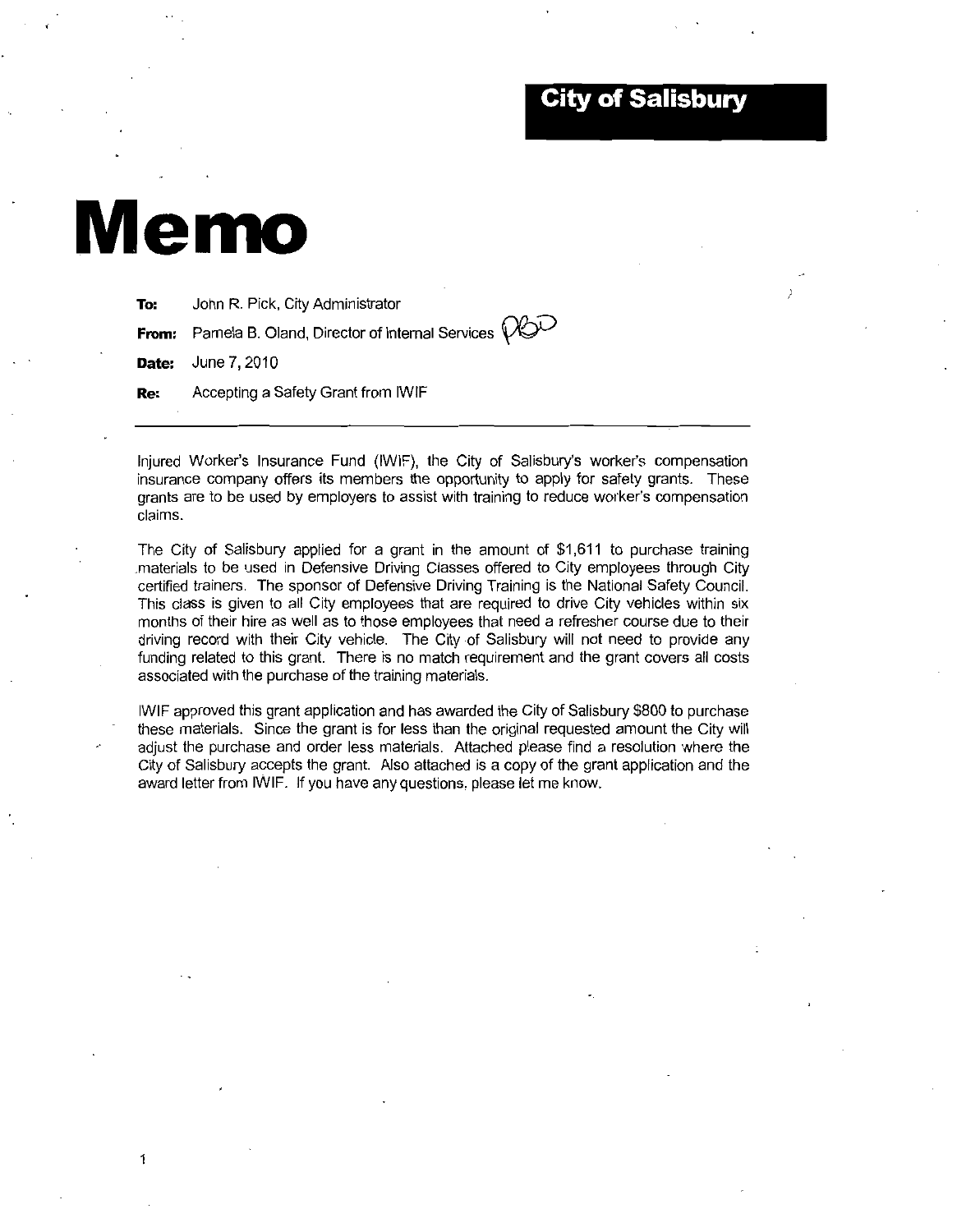IWIF<sup>Workers'</sup><br>
Insurance **▼ Workers'**<br>● Compensation Insurance

RECEIVED

April 30, 2010

Ms. Lisa Ross Human Resource Assistant City of Salisbury 125 N. Division Street Salisbury, MD 21801

RE IWIF Safety Grant: City of Salisbury, Policy #2108403

Dear Ms. Ross:

Congratulations IWIF is proud to provide this opportunity to help enhance your safety programs. The grant for \$800.00 is being awarded to support the funding for the purchase of Defensive Driving Instructor Manuals & participant course guides

As indicated on the Safety Grant Form, the responsibilities for receiving the grant are as follows:

The Safety Grant Program is a reimbursement program. Therefore, safety grant recipients are required to verify that grant money was used for the intended grant recipients are required to verify that grant money was used for the internet<br>and approved purpose by submitting an invoice, receipt or copy of a canceled The insured is responsible for using the grant funds in the manner in which

it is intended. Insured may not use grant funds for salaries, wages, and internal

labor. No jobs can be eliminated as a result of the safety grant.<br>The insured shall communicate to IWIF on the effectiveness of the safety<br>grant at six (6) months and at one (1) year from the implementation of the safety<br>i

The insured shall allow IWIF to publicize the name of their company and

any appropriate photos to promote the Safety Grant Program.<br>Once a grant is awarded the insured may not apply for two (2) years.<br>Provide IWIF, within 30 days, a copy of receipts for the safety related items purchased as well as <sup>a</sup> copy of your receipts for your contribution toward the purchase of these items

IWIF is dedicated to improving the profitability of Maryland companies by eliminating workplace injuries. Safety is a basic IWIF value. IWIF's Safety Grant Program encourages policyholders to reduce or eliminate injuries and illnesses associated with their operation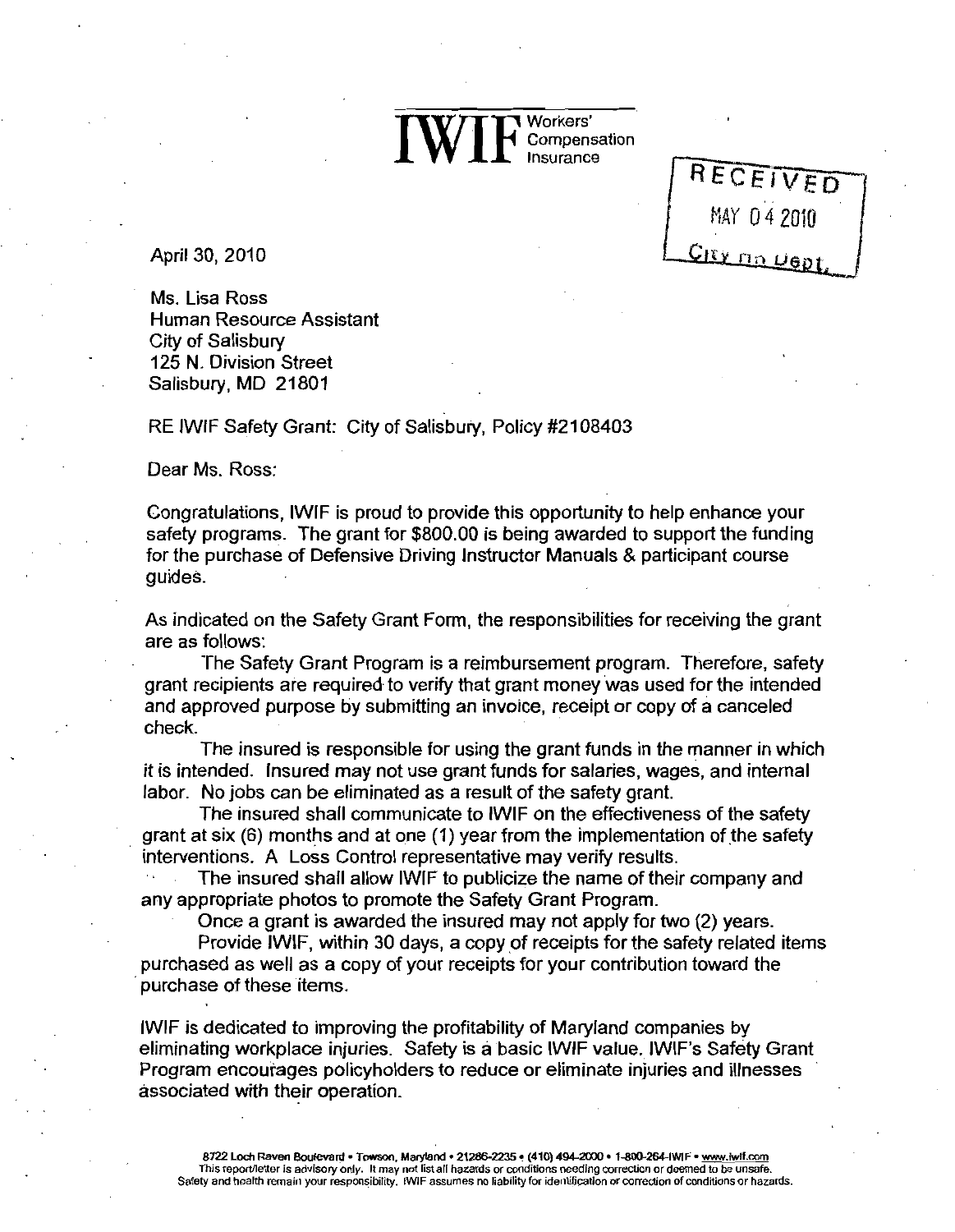prease let me know when we can provide any assistance for additional support of Please ions when we can provid<br>Pour safety activities. If you have any questions, please contact me by phone or eyour safety activities. If you have any questions, please contact me by phone or e-<br>mail.

Joseph B. Gillian Director of Loss Control Injured Workeis Insurance Fund mjured workers msurar<br>8722 Loch Raven Blvd.<br>Towson, MD\_21286<br>410-494-2017<br>jgillian@iwif.com **Towson, MD 21286** 

cc: Sarah Robinson - IWIF Loss Control

e<br>8722 Loch Ra h Raven Boulevard • Towson, Maryland • 21286-2235 • (410) 494-2000 • 1-800-264-IWIF • <u>www.lwif.com</u><br>Illetter is advisory only it may not list all hazards or conditions position correction or deemed to be upped conditions need to be undergraded to be unsafe in the same to be undergraded to be undergraded to be unsafe.<br>This report/letter is advisory only. It may not list all hazards or conditions needing correction or deemed to be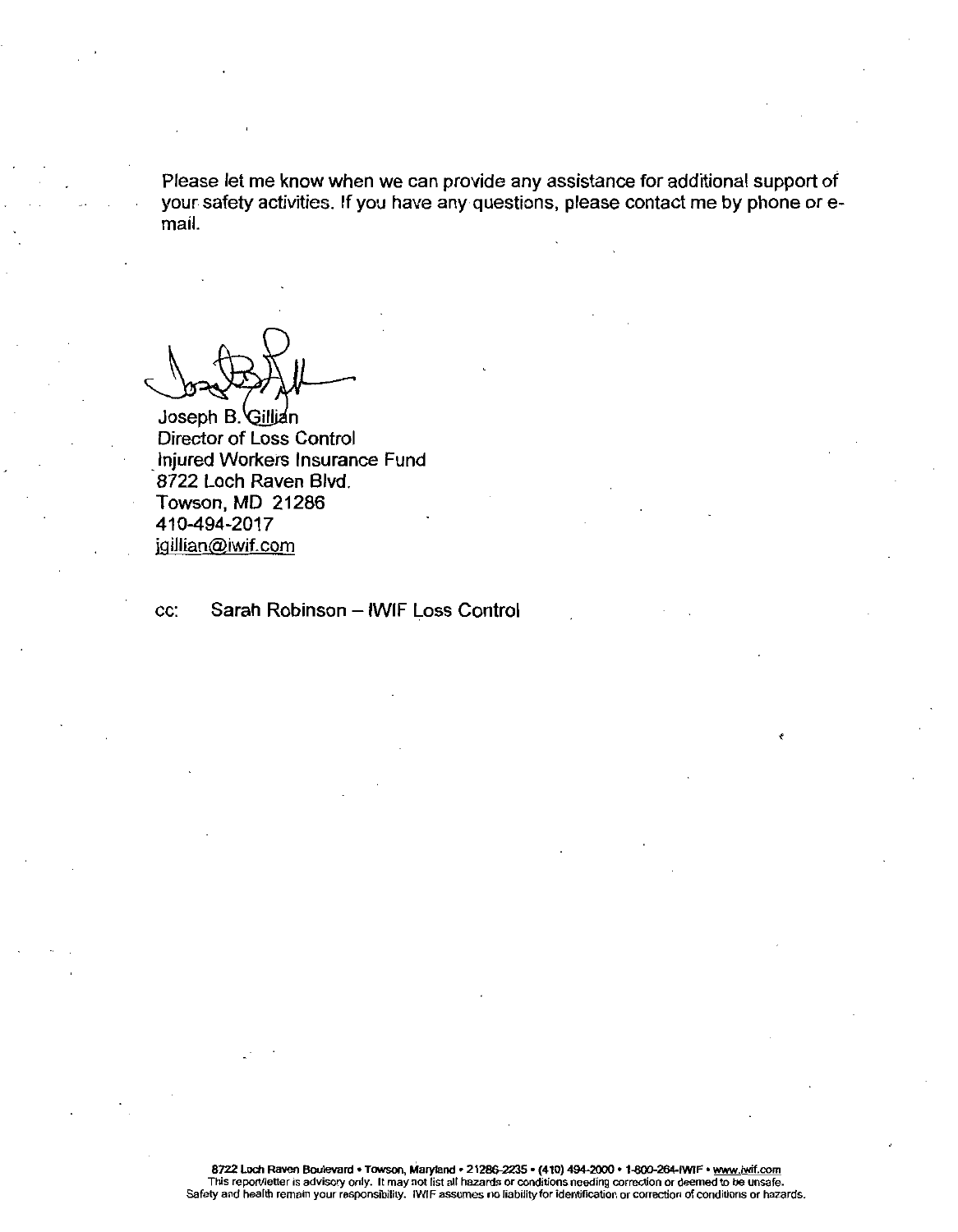

# Application

#### **Instructions**

| <b>IWIFSAFETY</b><br><b>Application</b><br><b>RANTProgram</b>                                                                                                                                                                                                                                                                                                                                                                                                      |
|--------------------------------------------------------------------------------------------------------------------------------------------------------------------------------------------------------------------------------------------------------------------------------------------------------------------------------------------------------------------------------------------------------------------------------------------------------------------|
| <b>Instructions</b><br>Please type or print clearly. Attach a W-9 form along with any supporting materials you may wish to attach.                                                                                                                                                                                                                                                                                                                                 |
| The Safety Grant Selection Committee will use your application to review your Safety Grant request. Therefore, the<br>information you provide on this application must describe the significance of the problem and the effectiveness of the<br>proposed solution.                                                                                                                                                                                                 |
| All applications must be signed. If you have any questions, please contact your agent representative or IWIF's Loss<br>Control Department at 1-800-264-4943 ext. 2217. Mail the completed application and supporting documentation to:<br>IWIF Safety Grant Program, Attn.: Betsy Dorney, Loss Control Dept., 8722 Loch Raven Blvd. Towson, MD.21286.<br>You may also fax your application to 410-494-2207, Attn. Betsy Dorney, or e-mail it to edorney @iwif.com. |
| <b>Section I: Employer Information</b>                                                                                                                                                                                                                                                                                                                                                                                                                             |
| Company Name: Crty of Salisbury                                                                                                                                                                                                                                                                                                                                                                                                                                    |
| Title: Human Resources Associate<br>Contact Name: USQ ROSS                                                                                                                                                                                                                                                                                                                                                                                                         |
| Policy Number: $2108403$ Federal Tax ID Number: $52 - 6000806$                                                                                                                                                                                                                                                                                                                                                                                                     |
| Address: 125 N. Division St.                                                                                                                                                                                                                                                                                                                                                                                                                                       |
| $City:$ $Satisfy$ $Solving by Py$ $Sits:$ $MD$ $Zip:$ $QlQO$                                                                                                                                                                                                                                                                                                                                                                                                       |
| Business Phone Number: 410 - 548 1121 Fax Number: 410 548 3748                                                                                                                                                                                                                                                                                                                                                                                                     |
| E-mail Address: $Iross$ $\hat{\Omega}$ $Ci$ . Salisbury. $md, \upsilon s$                                                                                                                                                                                                                                                                                                                                                                                          |
| Insurance Agency Name, if Applicable:                                                                                                                                                                                                                                                                                                                                                                                                                              |
| Name of Insurance Agent, if Applicable:                                                                                                                                                                                                                                                                                                                                                                                                                            |

#### **Section II: Safety Grant Request**

Cost of Equipment/Service:  $\frac{1}{\Phi}$  | 6 |  $\frac{1}{\Phi}$  applier Requested Amount of Safety Grant:  $\frac{1}{\Phi}$  | 1,00

Describe the proposed safety, industrial hygiene or ergonomic equipment or training you would like to purchase with this grant money and how this will help prevent or reduce injuries or illnesses in your workplace (attach additional pages if necessary):

Name of Insurance Agent, if Applicable:<br>
Section II: Safety Grant Request<br>
Cost of Equipment/Service:  $\frac{1}{2}$  i( $\frac{1}{2}$   $\frac{2}{2}$   $\frac{2}{2}$  Requested Amount of Safety Grant:  $\frac{1}{2}$   $\frac{1}{2}$   $\frac{1}{2}$ <br>
Describe the Safety Grant Request<br>
ment/Service: \$161. "Qqxxx. Requested Amount of<br>
oposed safety, industrial hygiene or ergonomic equipment or tra<br>
d how this will help prevent or reduce injuries or illnesses in yo<br>
the trew DVD C<br>
Co We recently received the new DVD tham the Batety Council<br>and are in need of course Instructor Manuals and<br>Participant Course Guides. This class must be completed by<br>ALL new employees driving City vehicles and those who hav Manuals and<br>
must be completed by<br>
s and those who have<br>
dersts to refresh on safe<br>
in the work.<br>
derst of maranter that the esfety place by helping the insured purchase safety equipment or training, IWIF does not warrant or guarantee that the safety rike<br>Ge<br>drivin

equipment or training purchased through the Safety Grant Program will actually reduce or eliminate injuries or illnesses.<br>IWIF does not assume any liability beyond that stated in the relevant workers' compensation insuranc

**REMINDER:** Signature on the Safety Grant Application must be the owner, chief executive officer, chief financial officer<br>plant or risk manager or other person having fiduciary responsibilities with the employer.<br>The under

| Тонл<br>$P_{\ell}$ cic | U171<br>ADMIN ISTRATOR |  |
|------------------------|------------------------|--|
| Applicant Name         | Title                  |  |
| ᄴ                      | مداد                   |  |
| Applicant Signature    | Date                   |  |
|                        |                        |  |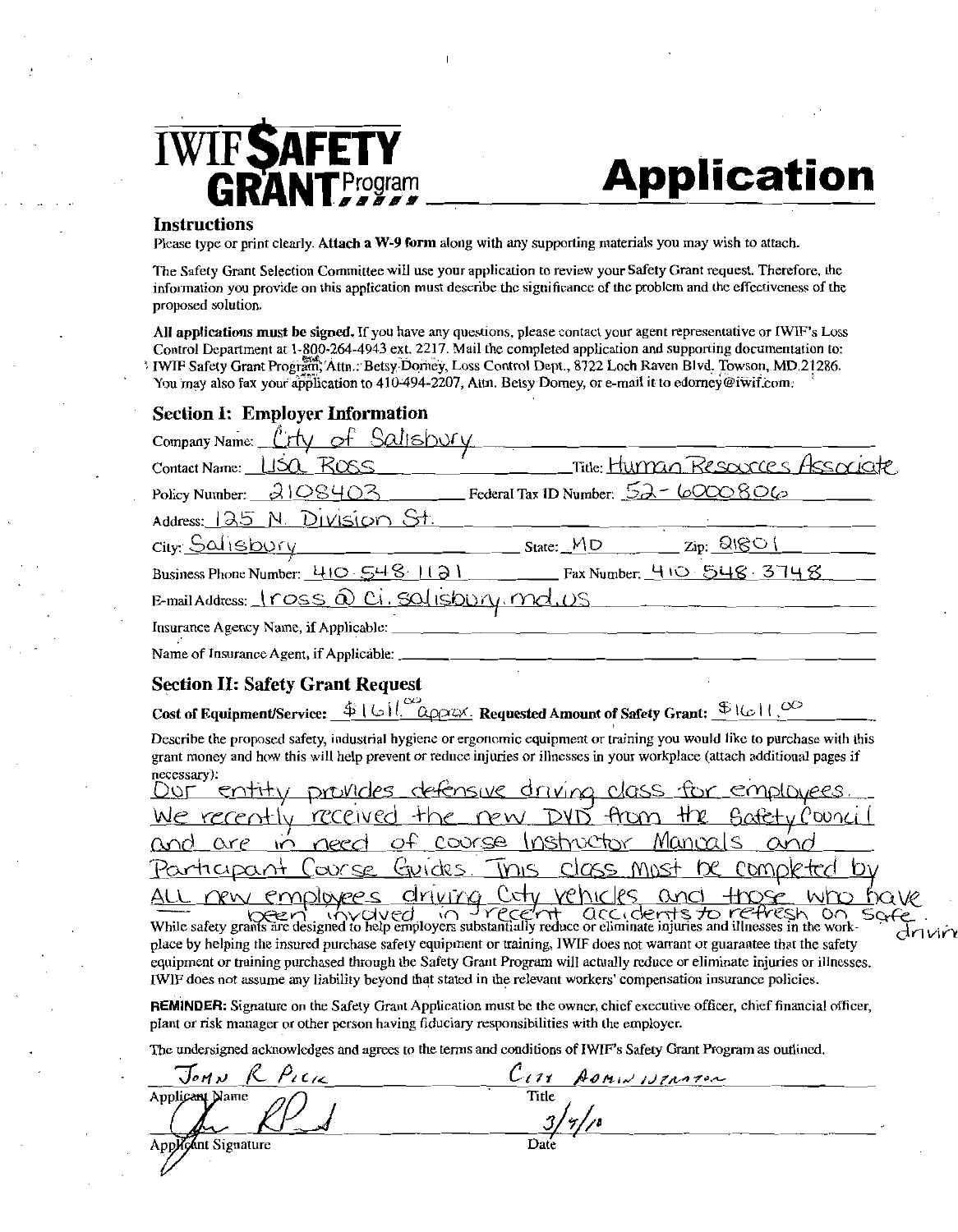lJUVG



Please call Customer Service at 800-621-7619, your Local Chapter or sponsoring Training Center to place your order

800-875-4770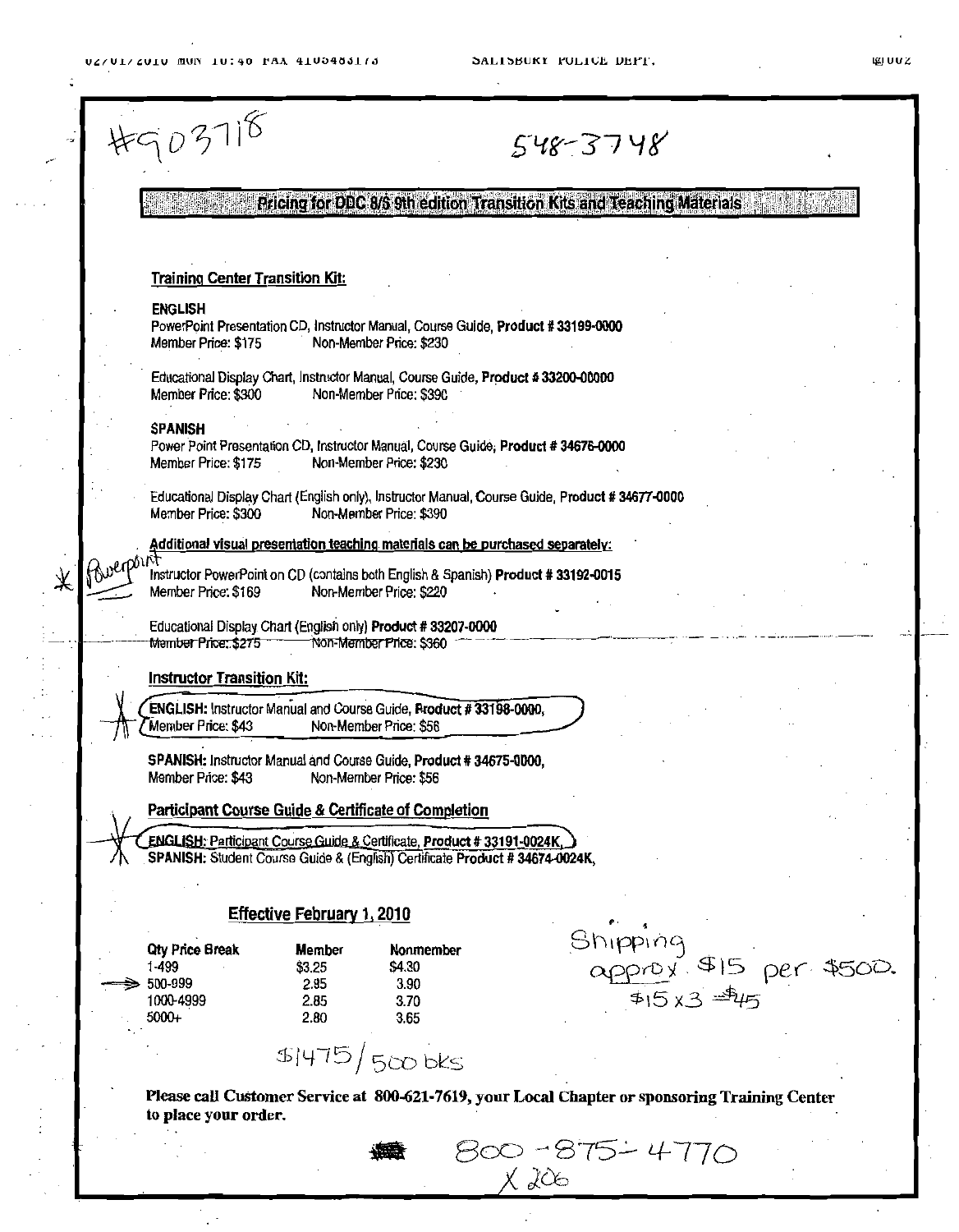# WORKERS' COMPENSATION INSURANCE







## Get the money you need to prevent workplace accidents

IWIF understands that ensuring the safety of your workers is a top priority for your organization Here to help you meet your safety goals and budget requirements is the IWIF Safety Grant Program. The Safety Grant Program awards funds up to \$2,500 to qualifying policyholders who want to purchase equipment or training to prevent, reduce or eliminate hazards, injuries and illnesses in the workplace.

### **Use of Grant Funds**

Each safety grant may be used for industrial hygiene, safety and ergonomic equipment, as well as for workplace safety training. Grant money may be used to pay part of or all costs associated with installation of safety equipment. It may not, however, be used to pay for items purchased prior to submitting and receiving approval of the grant application

Employers are encouraged to match the grant money awarded and must purchase the approved safety equipment or training within 60 days of receipt of the safety grant approval. The Safety Grant Program is a reimbursement program. Therefore, safety grant recipients are required to verify that grant money was used for the intended and approved purpose by submitting an invoice, receipt or copy of a canceled check

- Contact your Personal protective equipment Insurance agent Standard machine guard devices
- For more information<br>
Contact your<br>
insurance agent<br>
Or call 1-800-264-IWIF<br>
and ask for Joe Gillian,<br>
Director of Loss Powered dolly eyuipment and askfor Joe Gillian Ceiling lifts Director of Loss Control, ext. 2014, **Example 2014,**<br> **Example 2014,**<br> **Example 2014 Floor-based patient-lifting devices**<br> **Example 2014 Property Setting devices**<br> **Example 2014 Property Setting devices** Loss Control **Lift tables and transfer tables**<br>
Supervisor, ext. 2217



## Some examples of equipment or training that qualify for a safety grant are:<br>• Personal protective equipment

- 
- 
- 
- 
- Electric beds
- 
- 
- 
- Industrial hygiene equipment
- Patient ambulation devices
- Patient bathing and toileting chairs
- Stair chairs / cots
- Standard guard railing systems
- Stretchers
- Transfer tables
- France 10-Hour OSHA approved general<br>
Fransfer tables<br>
Transfer tables<br>
The 10-Hour OSHA approved general<br>
Insurance industry and construction train Workers' <br>
Compensation IO-Hour OSHA approved general<br>
Insurance industry and construction training<br>
Com Exposure or hazard training
	-

#### Some examples of equipment or purchases that do not qualify for a safety grant are

- Exercise equipment
- Forklifts
- Patient scales
- Skid steers, front-end loaders
- Bobcats and all earth moving equip
- Transplanters, taggers
- Vehicles, including cars and trucks
- Weaponry, including tasers
- Back belts, wrist splints or personal protective equipment used solely for rehabilitative process
- External consultant fees

<sup>1</sup> of 2